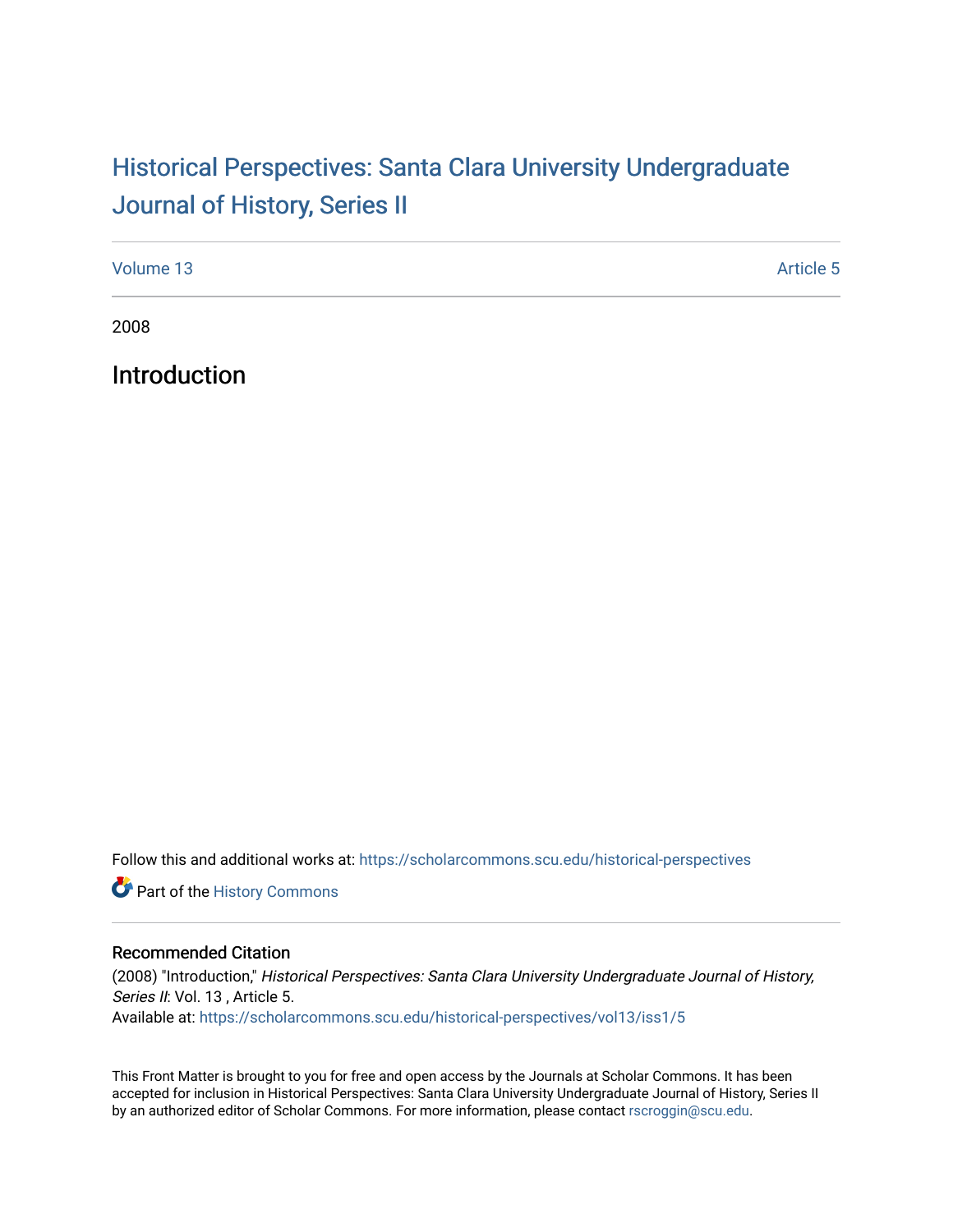## et al · Introduction

I

I.

I

I

I

I

I

I

**IX** 

I

**I** 

**ISBN** 

**IX** 

I

I

## **Introduction**

For the past 17 years, *Historical Perspectives* has existed to showcase exemplary student research from the History Department at Santa Clara University. The journal also allows Santa Clara students the experience of publishing their research during their undergraduate studies. This journal is published annually with the assistance of the Lambda Upsilon Chapter of Phi Alpha Theta in order to further the pursuit of historical inquiry.

The papers included within this edition do not all follow a similar theme, but rather encompass a variety of topics from different areas and ages. With Renee Lucas' *The New York World's Fair of 1939: The Marketing of a 'Corporale Ulopia'* we are introduced to the importance of American leisure activities as a reflection of society. Brigid Eckhart's *Small Boys are*  Big Men: Experiences and Reflections from Child *Soldiers Fighting in Sierra Leone* and Brigid Kelleher's *Drug Abuse in Vietnam: The Underapprecialed Casualty of War* introduces the problems of modern warfare through, respectively, the use of child soldiers and the impact of drug abuse. Melissa Johnson's *Re-Evaluation of Self: An Examinalion of lhe Polilical and Personal Outlooks of While America and Japanese-Americans on the Post-World War 11 Era,* Christina Lynch's *Political Theatre and Political Myths: Robert Kennedy, George Wallace and the Show Down at Tuscaloosa,* and Robert Philbrook's *Missed Opportunities lo Bridge lhe Racial Divide: The Creation of the First SWAT Team as a Response lo Black Radicalism* all deal with issues of race in contemporary United States history. Through the breadth of student submissions it is possible to see the scope and

1